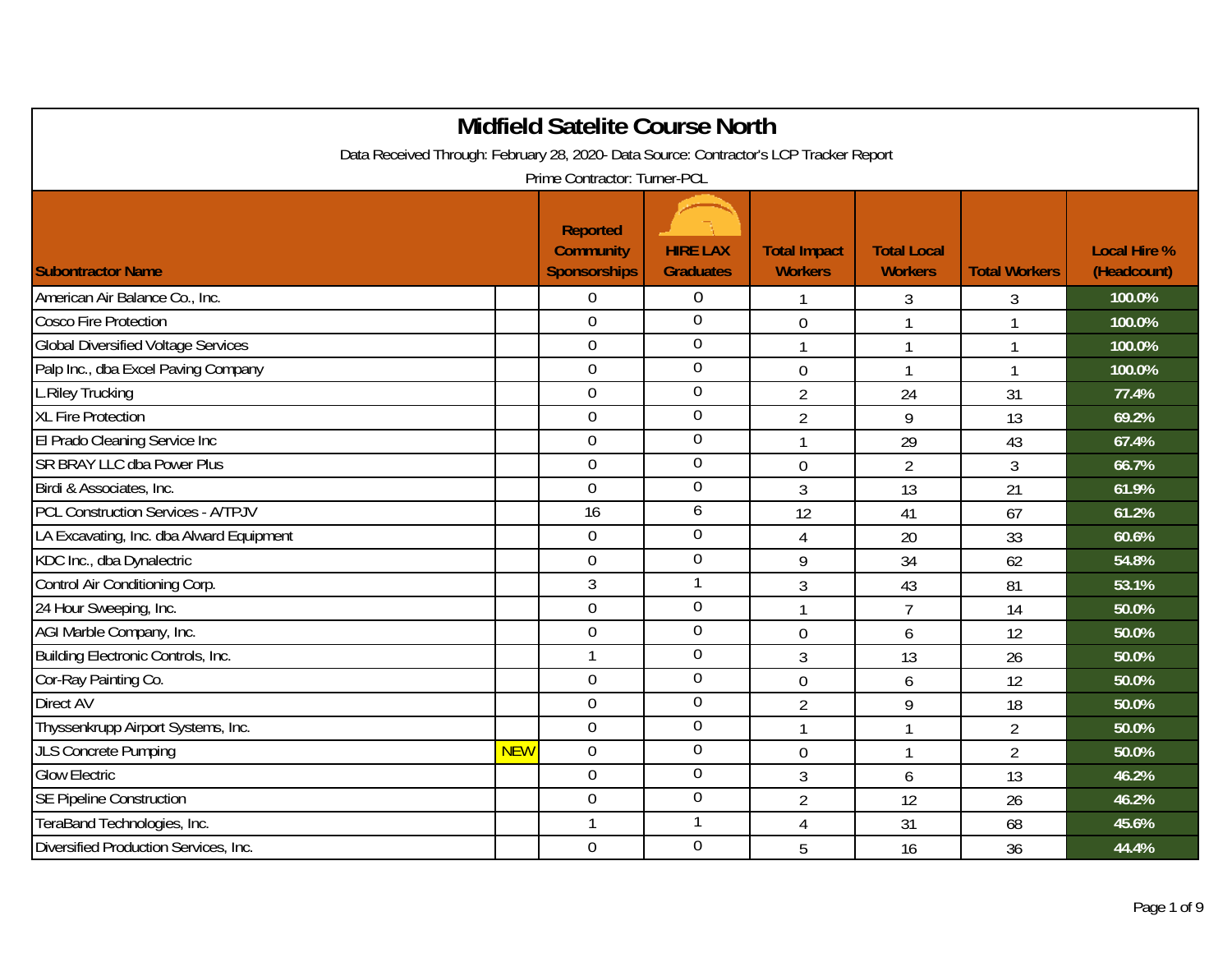|                                                                                                                        |            | <b>Midfield Satelite Course North</b>                      |                                     |                                       |                                      |                      |                                    |  |  |
|------------------------------------------------------------------------------------------------------------------------|------------|------------------------------------------------------------|-------------------------------------|---------------------------------------|--------------------------------------|----------------------|------------------------------------|--|--|
| Data Received Through: February 28, 2020- Data Source: Contractor's LCP Tracker Report<br>Prime Contractor: Turner-PCL |            |                                                            |                                     |                                       |                                      |                      |                                    |  |  |
| <b>Subontractor Name</b>                                                                                               |            | <b>Reported</b><br><b>Community</b><br><b>Sponsorships</b> | <b>HIRE LAX</b><br><b>Graduates</b> | <b>Total Impact</b><br><b>Workers</b> | <b>Total Local</b><br><b>Workers</b> | <b>Total Workers</b> | <b>Local Hire %</b><br>(Headcount) |  |  |
| GEC <sub>2</sub>                                                                                                       |            | $\overline{0}$                                             | $\boldsymbol{0}$                    | 10                                    | 53                                   | 125                  | 42.4%                              |  |  |
| California Earth Transport, Inc.                                                                                       |            | $\overline{0}$                                             | $\overline{0}$                      | 14                                    | 72                                   | 171                  | 42.1%                              |  |  |
| <b>Comet Electric</b>                                                                                                  |            | $\mathbf 0$                                                | $\overline{0}$                      | $\mathbf{1}$                          | 18                                   | 43                   | 41.9%                              |  |  |
| Safe Scaffolding                                                                                                       |            | $\overline{0}$                                             | $\overline{0}$                      | 5                                     | 15                                   | 36                   | 41.7%                              |  |  |
| <b>Techno Coatings</b>                                                                                                 |            | $\overline{0}$                                             | $\boldsymbol{0}$                    | $\overline{0}$                        | $\overline{7}$                       | 17                   | 41.2%                              |  |  |
| Apex Cabling Inc                                                                                                       |            | $\overline{0}$                                             | $\mathbf 0$                         | $\mathbf{1}$                          | $\overline{2}$                       | 5                    | 40.0%                              |  |  |
| Bielski Specialty Services, Inc.                                                                                       |            | $\mathbf 0$                                                | $\mathbf 0$                         | $\overline{0}$                        | $\overline{2}$                       | 5                    | 40.0%                              |  |  |
| Conti Corporation                                                                                                      |            | $\mathbf 0$                                                | $\boldsymbol{0}$                    | $\mathbf 0$                           | 6                                    | 15                   | 40.0%                              |  |  |
| Smoke Guard California Inc.                                                                                            | <b>NEW</b> | $\overline{0}$                                             | $\mathbf 0$                         | $\mathbf{1}$                          | $\overline{2}$                       | 5                    | 40.0%                              |  |  |
| R&R Masonry, Inc.                                                                                                      |            | $\theta$                                                   | $\mathbf 0$                         | $\overline{2}$                        | 13                                   | 33                   | 39.4%                              |  |  |
| Vellutini Corp dba Royal Electric Company                                                                              |            | $\mathbf 0$                                                | $\mathbf 0$                         | 1                                     | 13                                   | 33                   | 39.4%                              |  |  |
| Murrco Construction, Inc.                                                                                              |            | $\overline{2}$                                             | $\mathbf 0$                         | 3                                     | 20                                   | 51                   | 39.2%                              |  |  |
| San-Mar Construction Co., Inc.                                                                                         |            | 3                                                          | $\mathbf 0$                         | 4                                     | 36                                   | 92                   | 39.1%                              |  |  |
| CSI Electrical Contractors, Inc.                                                                                       |            | $\mathbf 0$                                                | $\overline{0}$                      | $\overline{2}$                        | $\overline{7}$                       | 18                   | 38.9%                              |  |  |
| West Coast Firestopping, Inc.                                                                                          |            | $\overline{0}$                                             | $\overline{0}$                      | $\overline{2}$                        | $\overline{7}$                       | 18                   | 38.9%                              |  |  |
| Infinity Drywall Contracting, Inc.                                                                                     |            | $\mathbf{1}$                                               | 1                                   | $\overline{0}$                        | 5                                    | 13                   | 38.5%                              |  |  |
| Pan-Pacific Mechanical                                                                                                 |            | $\overline{0}$                                             | $\mathbf 0$                         | $\overline{0}$                        | 11                                   | 29                   | 37.9%                              |  |  |
| Alert Insulation Co., Inc.                                                                                             |            | $\mathbf 0$                                                | $\mathbf 0$                         | $\mathbf{1}$                          | 9                                    | 24                   | 37.5%                              |  |  |
| <b>Top End Constructors</b>                                                                                            |            | $\overline{0}$                                             | $\mathbf 0$                         | $\mathbf 0$                           | 18                                   | 48                   | 37.5%                              |  |  |
| RJ&J Construction, Inc.                                                                                                |            | $\overline{0}$                                             | $\mathbf 0$                         | 3                                     | 11                                   | 30                   | 36.7%                              |  |  |
| Borbon, Inc.                                                                                                           |            | $\overline{0}$                                             | $\mathbf 0$                         | 3                                     | 23                                   | 63                   | 36.5%                              |  |  |
| Blue Iron Foundations & Shoring LLC                                                                                    |            | $\mathbf 0$                                                | $\boldsymbol{0}$                    | $\overline{2}$                        | $\overline{4}$                       | 11                   | 36.4%                              |  |  |
| Environmental Construction Group, Inc.                                                                                 |            | $\overline{0}$                                             | $\mathbf 0$                         | $\mathbf{1}$                          | 12                                   | 33                   | 36.4%                              |  |  |
| <b>Tahlequah Steel</b>                                                                                                 |            | $\mathbf 0$                                                | $\overline{0}$                      | 5                                     | 18                                   | 50                   | 36.0%                              |  |  |
| ISEC, Inc.                                                                                                             |            |                                                            | 1                                   | 12                                    | 46                                   | 128                  | 35.9%                              |  |  |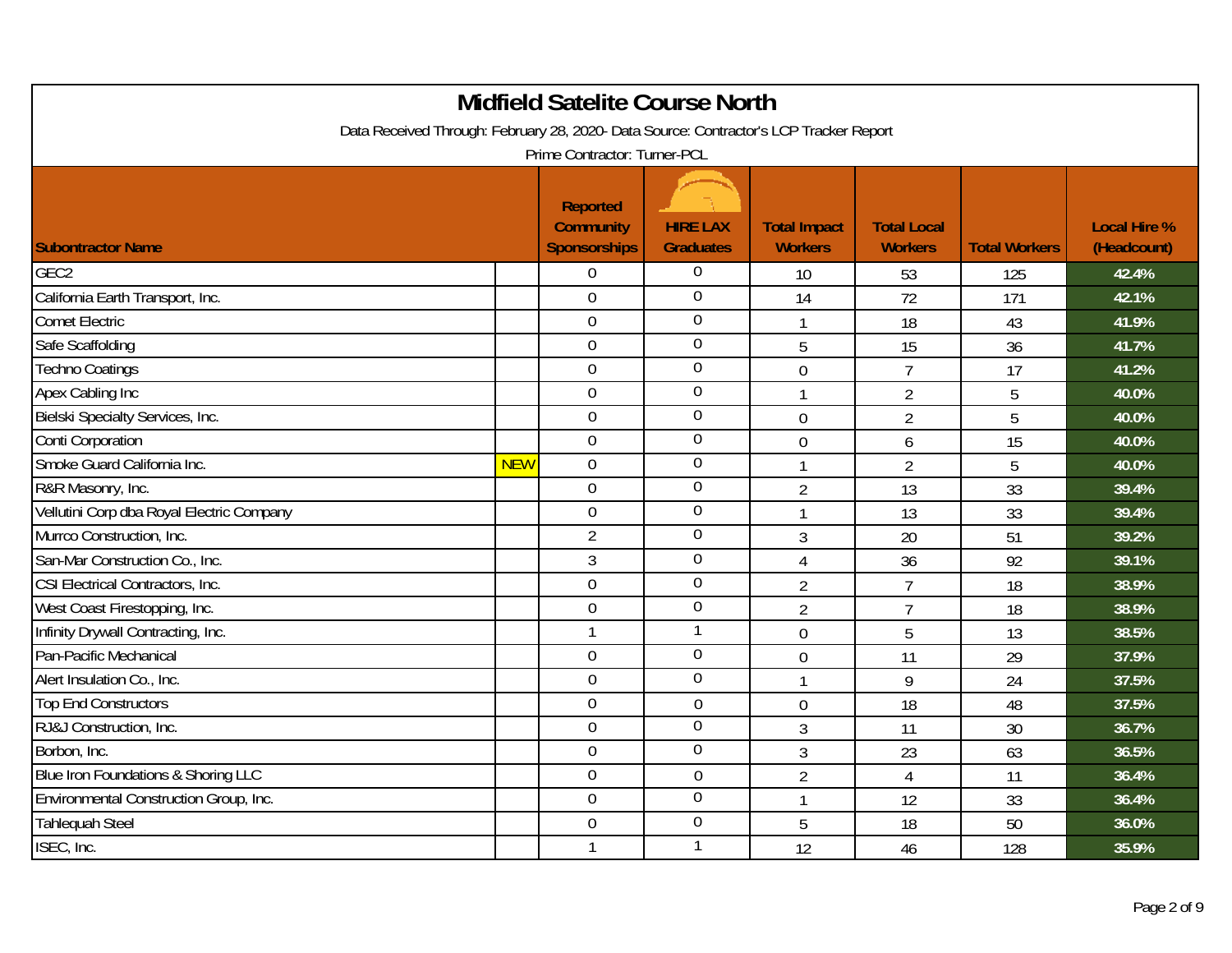|                                                                                        | <b>Midfield Satelite Course North</b>                      |                                     |                                       |                                      |                      |                                    |
|----------------------------------------------------------------------------------------|------------------------------------------------------------|-------------------------------------|---------------------------------------|--------------------------------------|----------------------|------------------------------------|
| Data Received Through: February 28, 2020- Data Source: Contractor's LCP Tracker Report |                                                            |                                     |                                       |                                      |                      |                                    |
|                                                                                        | Prime Contractor: Turner-PCL                               |                                     |                                       |                                      |                      |                                    |
| <b>Subontractor Name</b>                                                               | <b>Reported</b><br><b>Community</b><br><b>Sponsorships</b> | <b>HIRE LAX</b><br><b>Graduates</b> | <b>Total Impact</b><br><b>Workers</b> | <b>Total Local</b><br><b>Workers</b> | <b>Total Workers</b> | <b>Local Hire %</b><br>(Headcount) |
| <b>Taft Electric Company</b>                                                           | $\overline{0}$                                             | $\boldsymbol{0}$                    | $\overline{7}$                        | 23                                   | 64                   | 35.9%                              |
| Steve Bubalo Construction Co.                                                          | $\overline{2}$                                             | $\overline{0}$                      | 6                                     | 14                                   | 39                   | 35.9%                              |
| Martinez Steel Corporation                                                             | $\overline{0}$                                             | $\overline{0}$                      | $\mathbf{1}$                          | 29                                   | 81                   | 35.8%                              |
| Courtney Inc.                                                                          | $\mathbf 0$                                                | $\overline{0}$                      | $\mathbf 0$                           | 5                                    | 14                   | 35.7%                              |
| Helix Electric, Inc.                                                                   | $\mathbf{1}$                                               | 1                                   | 20                                    | 116                                  | 333                  | 34.8%                              |
| PCL Construction B- Tunnel/Concrete                                                    | $\overline{0}$                                             | $\overline{0}$                      | $\overline{4}$                        | 10                                   | 29                   | 34.5%                              |
| NorthStar Contracting Group, Inc.                                                      | $\overline{0}$                                             | $\boldsymbol{0}$                    | $\boldsymbol{0}$                      | 12                                   | 35                   | 34.3%                              |
| Saddleback Waterproofing                                                               | $\overline{0}$                                             | $\boldsymbol{0}$                    | $\overline{2}$                        | 12                                   | 35                   | 34.3%                              |
| <b>Concrete Coring Company</b>                                                         | $\overline{0}$                                             | $\boldsymbol{0}$                    | $\overline{2}$                        | 11                                   | 33                   | 33.3%                              |
| Crown Fence Co.                                                                        | $\overline{0}$                                             | $\mathbf 0$                         | $\mathbf{1}$                          | 15                                   | 45                   | 33.3%                              |
| <b>Granstrom Masonry Inc</b>                                                           | $\boldsymbol{0}$                                           | $\boldsymbol{0}$                    | $\mathbf 0$                           | 8                                    | 24                   | 33.3%                              |
| McDonough Construction Rentals, Inc.                                                   | $\overline{0}$                                             | $\boldsymbol{0}$                    | $\mathbf{1}$                          | 8                                    | 24                   | 33.3%                              |
| Muhlhauser Steel, Inc.                                                                 | $\overline{0}$                                             | $\overline{0}$                      | 3                                     | 23                                   | 69                   | 33.3%                              |
| Northwest Excavating, Inc.                                                             | $\boldsymbol{0}$                                           | $\boldsymbol{0}$                    | $\mathbf 0$                           | $\mathbf{1}$                         | 3                    | 33.3%                              |
| Upland Contracting, Inc.                                                               | $\mathbf 0$                                                | $\boldsymbol{0}$                    | $\mathbf 0$                           | $\overline{2}$                       | 6                    | 33.3%                              |
| Valley Waterproofing, Inc.                                                             | $\mathbf 0$                                                | $\mathbf 0$                         | $\overline{0}$                        | $\mathbf{1}$                         | 3                    | 33.3%                              |
| Penhall Company                                                                        | $\overline{0}$                                             | $\overline{0}$                      | $\overline{3}$                        | 28                                   | 85                   | 32.9%                              |
| Alameda Construction Services, Inc.                                                    | $\mathbf 0$                                                | $\boldsymbol{0}$                    | $\overline{3}$                        | 13                                   | 40                   | 32.5%                              |
| <b>Granite Construction Company</b>                                                    | 4                                                          | $\mathbf{1}$                        | 25                                    | 117                                  | 364                  | 32.1%                              |
| Southwest Steel of California, Inc.                                                    | $\overline{0}$                                             | $\mathbf 0$                         | $\overline{2}$                        | 25                                   | 78                   | 32.1%                              |
| Gonsalves & Santucci dba Conco                                                         | 3                                                          | $\mathbf{1}$                        | 14                                    | 115                                  | 361                  | 31.9%                              |
| Mike Zarp, Inc.                                                                        | $\mathbf 0$                                                | $\overline{0}$                      | $\sqrt{3}$                            | 13                                   | 41                   | 31.7%                              |
| Anning-Johnson Company                                                                 | $\mathbf{1}$                                               | $\boldsymbol{0}$                    | $\overline{4}$                        | 16                                   | 51                   | 31.4%                              |
| <b>South Coast Specialty Construction</b>                                              | $\mathbf{1}$                                               | 1                                   | $\overline{0}$                        | 5                                    | 16                   | 31.3%                              |
| Cowelco                                                                                | $\mathbf{1}$                                               | $\theta$                            | $\overline{2}$                        | 9                                    | 29                   | 31.0%                              |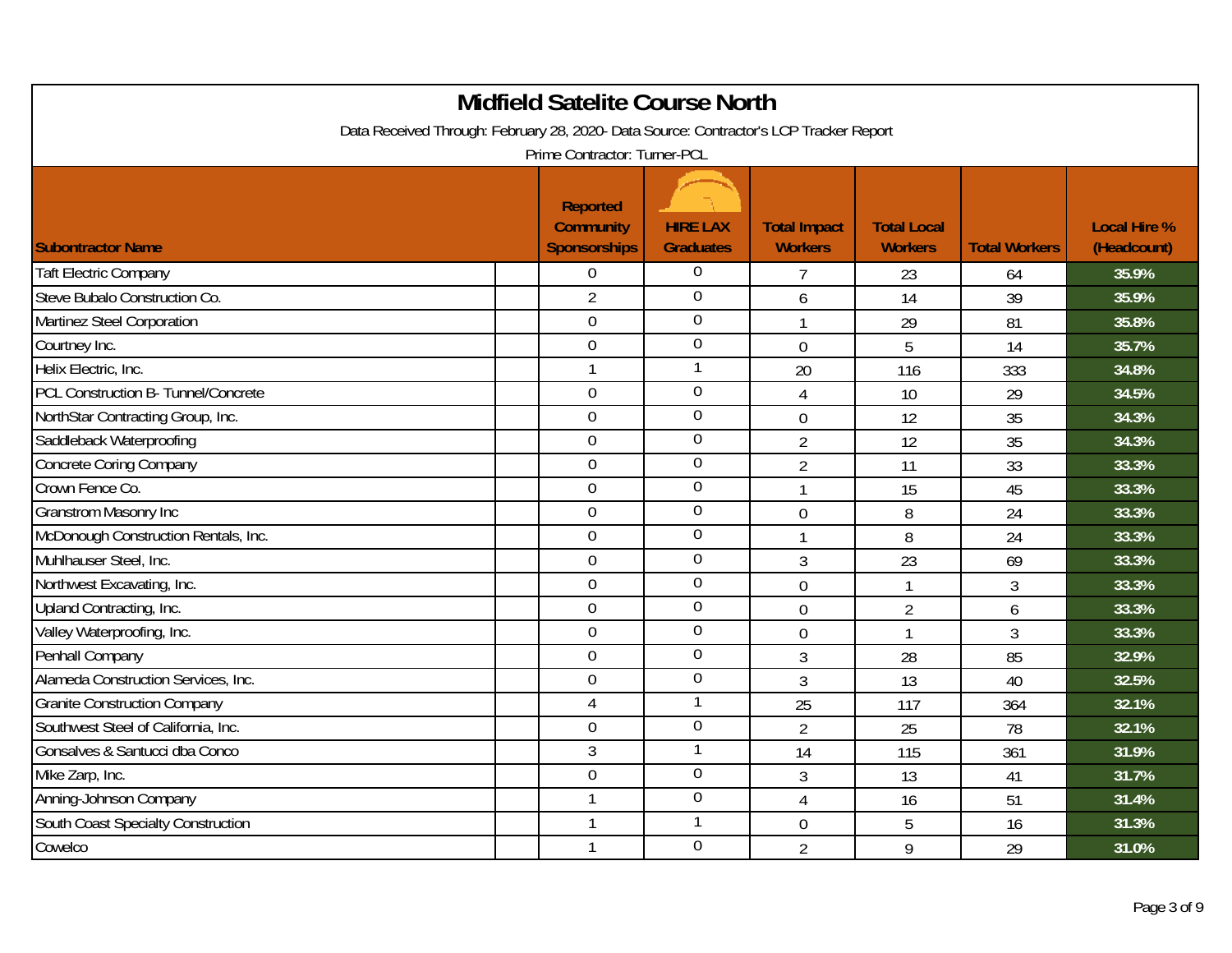|                                                                                                                        |            | <b>Midfield Satelite Course North</b>                      |                                     |                                       |                                      |                           |                                    |  |  |
|------------------------------------------------------------------------------------------------------------------------|------------|------------------------------------------------------------|-------------------------------------|---------------------------------------|--------------------------------------|---------------------------|------------------------------------|--|--|
| Data Received Through: February 28, 2020- Data Source: Contractor's LCP Tracker Report<br>Prime Contractor: Turner-PCL |            |                                                            |                                     |                                       |                                      |                           |                                    |  |  |
| <b>Subontractor Name</b>                                                                                               |            | <b>Reported</b><br><b>Community</b><br><b>Sponsorships</b> | <b>HIRE LAX</b><br><b>Graduates</b> | <b>Total Impact</b><br><b>Workers</b> | <b>Total Local</b><br><b>Workers</b> | <b>Total Workers</b>      | <b>Local Hire %</b><br>(Headcount) |  |  |
| Premier Tile & Marble                                                                                                  |            | $\overline{0}$                                             | $\boldsymbol{0}$                    | 1                                     | 12                                   | 39                        | 30.8%                              |  |  |
| Morrow Meadows Corporation                                                                                             | <b>NEW</b> | $\overline{0}$                                             | $\overline{0}$                      | $\mathbf{1}$                          | 11                                   | 36                        | 30.6%                              |  |  |
| Malcolm Drilling Co., Inc.                                                                                             |            | $\overline{0}$                                             | $\overline{0}$                      | $\overline{4}$                        | 20                                   | 66                        | 30.3%                              |  |  |
| Best Contracting Services, Inc.                                                                                        |            | $\mathbf 0$                                                | $\overline{0}$                      | 9                                     | 71                                   | 235                       | 30.2%                              |  |  |
| Sign Age Identity Systems, Inc.                                                                                        |            | $\overline{0}$                                             | $\mathbf 0$                         | $\mathbf{1}$                          | 6                                    | 20                        | 30.0%                              |  |  |
| <b>Wolverine Fire Protection Co</b>                                                                                    |            | $\overline{4}$                                             | $\overline{4}$                      | $\overline{7}$                        | 18                                   | 60                        | 30.0%                              |  |  |
| Gerdau Reinforcing Steel                                                                                               |            | 4                                                          | $\boldsymbol{0}$                    | 9                                     | 47                                   | 157                       | 29.9%                              |  |  |
| McGuire Contracting, Inc.                                                                                              |            | $\overline{2}$                                             | 1                                   | $\overline{7}$                        | 65                                   | 221                       | 29.4%                              |  |  |
| Zolnay Insulation, Inc.                                                                                                |            | $\overline{0}$                                             | $\mathbf 0$                         | $\overline{0}$                        | 9                                    | 31                        | 29.0%                              |  |  |
| Machado & Sons Construction, Inc.                                                                                      |            | $\overline{0}$                                             | $\mathbf 0$                         | 1                                     | $\overline{2}$                       | $\overline{7}$            | 28.6%                              |  |  |
| <b>NOR-CAL Pipeline Services</b>                                                                                       |            | $\overline{0}$                                             | $\mathbf 0$                         | $\overline{2}$                        | 20                                   | 70                        | 28.6%                              |  |  |
| Performance Contracting, Inc.                                                                                          |            | $\overline{0}$                                             | $\mathbf 0$                         | 27                                    | 112                                  | 399                       | 28.1%                              |  |  |
| <b>Shoring Engineers</b>                                                                                               |            | $\overline{0}$                                             | $\overline{0}$                      | 4                                     | 39                                   | 139                       | 28.1%                              |  |  |
| Bryton Engineering & Grading, Inc. dba Premiere                                                                        |            | $\overline{0}$                                             | $\mathbf 0$                         | $\mathbf{1}$                          | 10                                   | 36                        | 27.8%                              |  |  |
| Merli Concrete Pumping                                                                                                 |            | $\mathbf 0$                                                | $\boldsymbol{0}$                    | $\boldsymbol{0}$                      | 5                                    | 18                        | 27.8%                              |  |  |
| Bagatelos Glass Systems, Inc.                                                                                          |            | 3                                                          | 1                                   | $\mathbf{1}$                          | 13                                   | 47                        | 27.7%                              |  |  |
| Karcher Interiors Systems, Inc.                                                                                        |            | $\overline{2}$                                             | $\overline{2}$                      | $\mathbf{1}$                          | 6                                    | 22                        | 27.3%                              |  |  |
| Griffith Company                                                                                                       |            | $\overline{2}$                                             | $\boldsymbol{0}$                    | 17                                    | 75                                   | 280                       | 26.8%                              |  |  |
| <b>Brady Company</b>                                                                                                   |            | $\overline{0}$                                             | $\mathbf 0$                         | $\overline{2}$                        | 10                                   | 38                        | 26.3%                              |  |  |
| Coast Insulation Contractor, Inc. dba Coast Building Products                                                          |            | $\overline{0}$                                             | $\mathbf 0$                         | $\overline{0}$                        | 6                                    | 23                        | 26.1%                              |  |  |
| LNA Concrete Structures, Inc.                                                                                          |            | $\overline{0}$                                             | $\overline{0}$                      | $\mathfrak{Z}$                        | 8                                    | 31                        | 25.8%                              |  |  |
| Otis Elevator Company                                                                                                  |            | $\boldsymbol{0}$                                           | $\overline{0}$                      | 4                                     | 32                                   | 127                       | 25.2%                              |  |  |
| A Power Sweeping, Inc.                                                                                                 |            | $\mathbf 0$                                                | $\mathbf 0$                         | $\mathbf 0$                           | $\mathbf{1}$                         | 4                         | 25.0%                              |  |  |
| <b>Elite Terminal Services</b>                                                                                         |            | $\overline{0}$                                             | $\overline{0}$                      | $\overline{0}$                        | $\mathbf{1}$                         | $\boldsymbol{\varLambda}$ | 25.0%                              |  |  |
| <b>Farwest Insulation Contracting</b>                                                                                  |            | $\mathbf 0$                                                | $\theta$                            | $\overline{2}$                        | 3                                    | 12                        | 25.0%                              |  |  |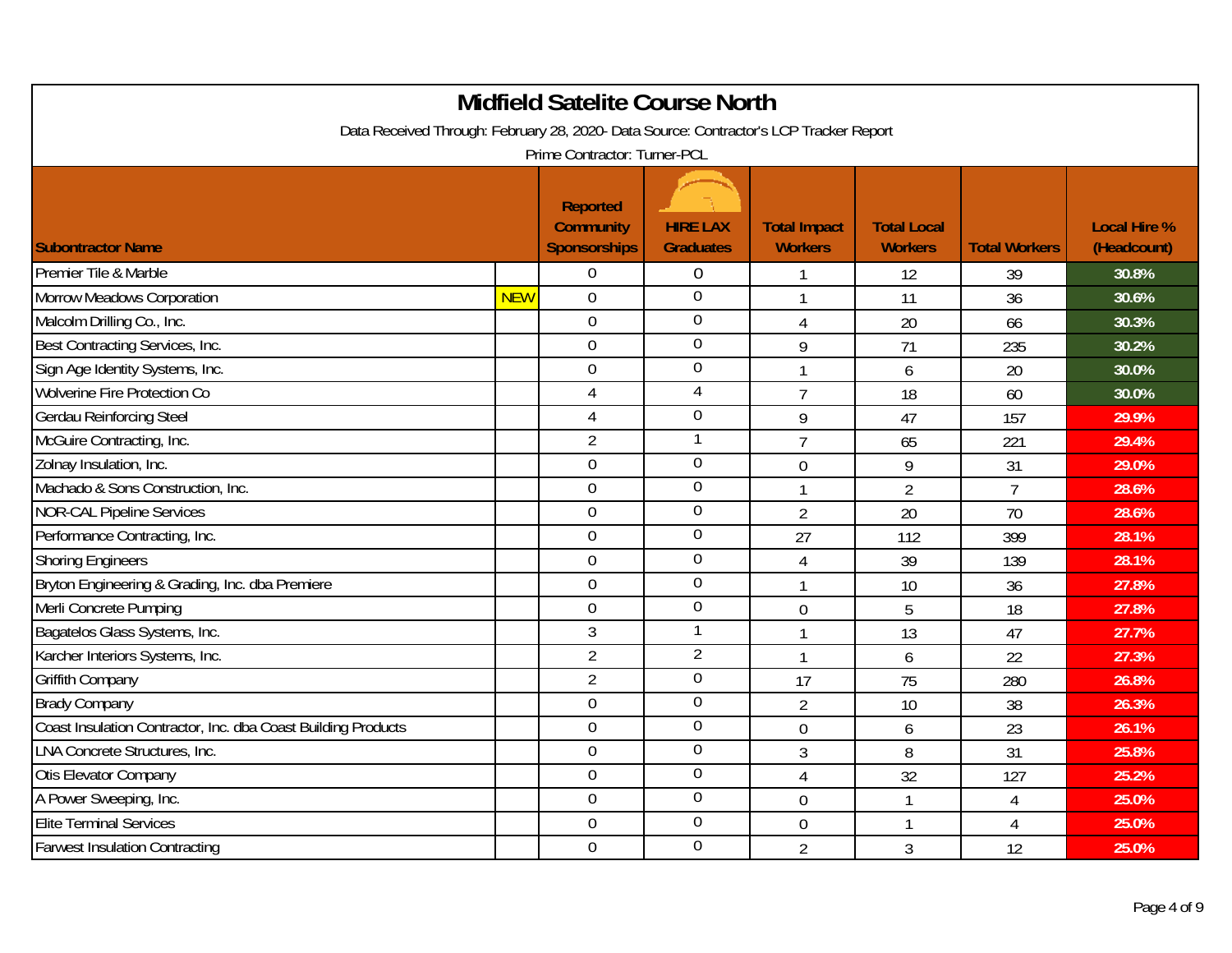|                                                                                        | <b>Midfield Satelite Course North</b>                      |                                     |                                       |                                      |                      |                                    |
|----------------------------------------------------------------------------------------|------------------------------------------------------------|-------------------------------------|---------------------------------------|--------------------------------------|----------------------|------------------------------------|
| Data Received Through: February 28, 2020- Data Source: Contractor's LCP Tracker Report | Prime Contractor: Turner-PCL                               |                                     |                                       |                                      |                      |                                    |
| <b>Subontractor Name</b>                                                               | <b>Reported</b><br><b>Community</b><br><b>Sponsorships</b> | <b>HIRE LAX</b><br><b>Graduates</b> | <b>Total Impact</b><br><b>Workers</b> | <b>Total Local</b><br><b>Workers</b> | <b>Total Workers</b> | <b>Local Hire %</b><br>(Headcount) |
| Karcher Insulation, Inc.                                                               | $\overline{0}$                                             | 0                                   | 1                                     | $\overline{2}$                       | 8                    | 25.0%                              |
| Kellar Sweeping, Inc.                                                                  | $\overline{0}$                                             | $\overline{0}$                      | $\overline{0}$                        | $\mathbf{1}$                         | 4                    | 25.0%                              |
| Pacific Waterproofing & Restoration                                                    | $\mathbf 0$                                                | $\overline{0}$                      | $\mathbf 0$                           | $\overline{2}$                       | 8                    | 25.0%                              |
| <b>PG Cutting Services</b>                                                             | $\mathbf{1}$                                               | $\overline{0}$                      | $\mathbf 0$                           | $\overline{2}$                       | 8                    | 25.0%                              |
| Silverado Tile and Stone, Inc.                                                         | $\mathbf 0$                                                | $\boldsymbol{0}$                    | $\mathbf 0$                           | 3                                    | 12                   | 25.0%                              |
| Sterndahl Enterprises, Inc.                                                            | $\overline{0}$                                             | $\boldsymbol{0}$                    | $\overline{2}$                        | 10                                   | 40                   | 25.0%                              |
| Throop Lightweight Fill, Inc.                                                          | $\overline{0}$                                             | $\boldsymbol{0}$                    | $\mathbf 0$                           | $\mathbf{1}$                         | $\overline{4}$       | 25.0%                              |
| W.A. Rasic Construction Company, Inc.                                                  | $\overline{0}$                                             | $\boldsymbol{0}$                    | $\mathbf 0$                           | $\overline{2}$                       | 8                    | 25.0%                              |
| Zefiro Corporation                                                                     | $\overline{0}$                                             | $\boldsymbol{0}$                    | $\overline{0}$                        | $\overline{2}$                       | 8                    | 25.0%                              |
| Limbach Company LC                                                                     | $\overline{0}$                                             | $\overline{0}$                      | 6                                     | 44                                   | 177                  | 24.9%                              |
| Traffic Management, Inc.                                                               | $\overline{0}$                                             | $\boldsymbol{0}$                    | $\overline{0}$                        | 5                                    | 21                   | 23.8%                              |
| Commercial Scaffolding of CA, Inc.                                                     | $\mathbf 0$                                                | $\mathbf 0$                         | $\mathbf 0$                           | $\overline{7}$                       | 30                   | 23.3%                              |
| Allied Steel Co., Inc.                                                                 | $\mathbf{1}$                                               | $\mathbf{1}$                        | 4                                     | 20                                   | 87                   | 23.0%                              |
| Signature Flooring, Inc.                                                               | $\mathbf 0$                                                | $\boldsymbol{0}$                    | $\mathbf{1}$                          | 10                                   | 44                   | 22.7%                              |
| <b>Schuff Steel</b>                                                                    | $\overline{4}$                                             | $\mathbf{1}$                        | 9                                     | 45                                   | 202                  | 22.3%                              |
| <b>Applied Engineering Concepts</b>                                                    | $\mathbf 0$                                                | $\boldsymbol{0}$                    | $\overline{0}$                        | $\overline{2}$                       | 9                    | 22.2%                              |
| <b>Clevland Marble LP</b>                                                              | $\overline{0}$                                             | $\overline{0}$                      | $\mathbf 0$                           | $\overline{7}$                       | 32                   | 21.9%                              |
| Conco Pumping, Inc.                                                                    | $\mathbf{1}$                                               | $\boldsymbol{0}$                    | $\mathbf{1}$                          | $\overline{7}$                       | 32                   | 21.9%                              |
| Crown Corr, Inc.                                                                       | $\mathbf 0$                                                | $\boldsymbol{0}$                    | $\overline{2}$                        | 8                                    | 39                   | 20.5%                              |
| Air Conditioning Control Systems, Inc.                                                 | $\overline{0}$                                             | $\mathbf 0$                         | $\overline{0}$                        | $\mathbf{1}$                         | 5                    | 20.0%                              |
| Bill Carr Surveys, Inc.                                                                | $\boldsymbol{0}$                                           | $\overline{0}$                      | $\mathbf 0$                           | 1                                    | 5                    | 20.0%                              |
| GeoDesign, Inc.                                                                        | $\overline{0}$                                             | $\overline{0}$                      | $\overline{2}$                        | $\sqrt{3}$                           | 15                   | 20.0%                              |
| Nold's Equipment                                                                       | $\mathbf 0$                                                | $\boldsymbol{0}$                    | $\mathbf{1}$                          | $\mathbf{1}$                         | 5                    | 20.0%                              |
| TechCorr USA Management, LLC                                                           | $\overline{0}$                                             | $\overline{0}$                      | $\mathbf 0$                           | $\mathbf{1}$                         | 5                    | 20.0%                              |
| Blois Construction, Inc.                                                               | $\overline{2}$                                             | 1                                   | $\overline{2}$                        | 10                                   | 52                   | 19.2%                              |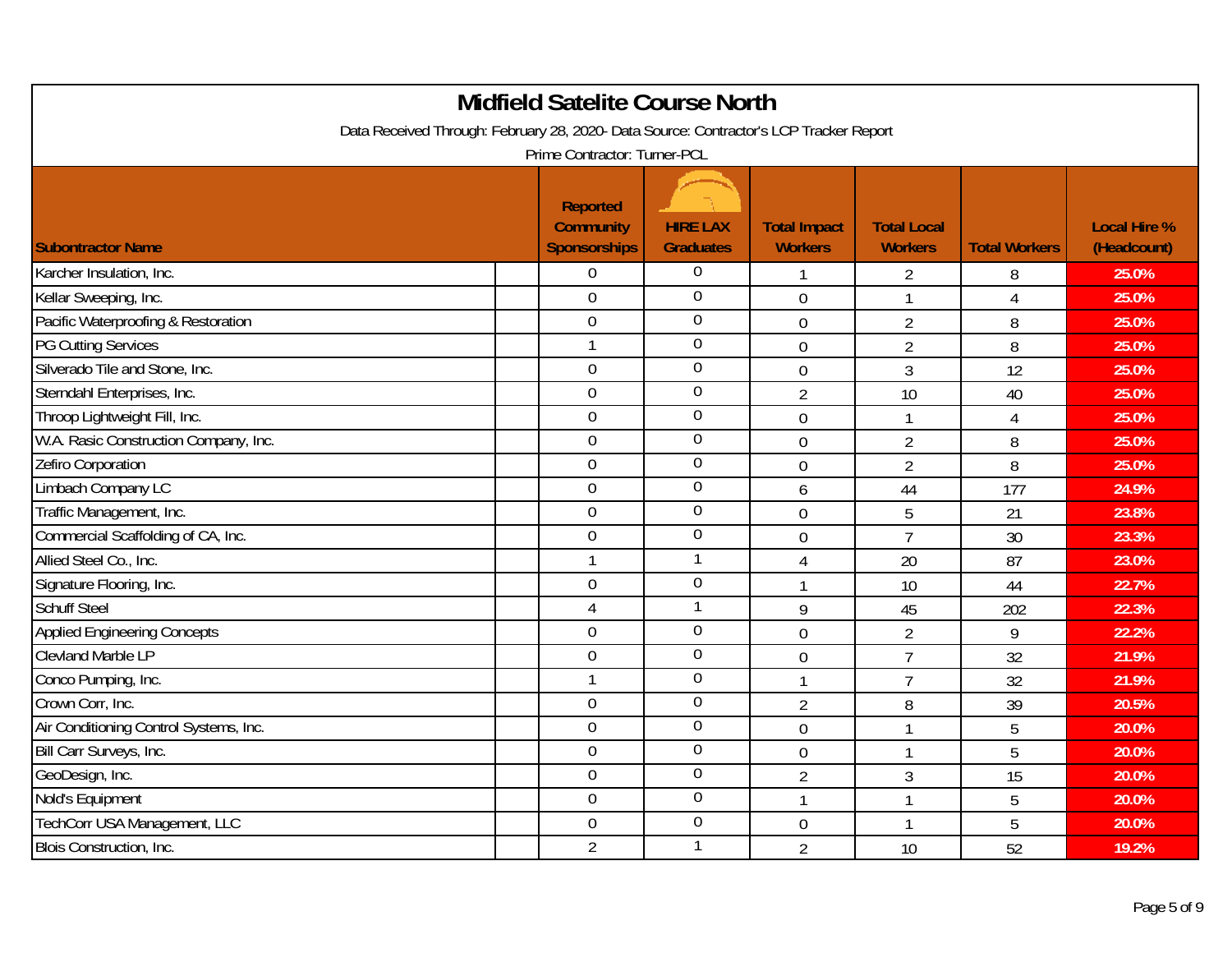|                                                                                        | <b>Midfield Satelite Course North</b>                      |                                     |                                       |                                      |                      |                                    |
|----------------------------------------------------------------------------------------|------------------------------------------------------------|-------------------------------------|---------------------------------------|--------------------------------------|----------------------|------------------------------------|
| Data Received Through: February 28, 2020- Data Source: Contractor's LCP Tracker Report | Prime Contractor: Turner-PCL                               |                                     |                                       |                                      |                      |                                    |
| <b>Subontractor Name</b>                                                               | <b>Reported</b><br><b>Community</b><br><b>Sponsorships</b> | <b>HIRE LAX</b><br><b>Graduates</b> | <b>Total Impact</b><br><b>Workers</b> | <b>Total Local</b><br><b>Workers</b> | <b>Total Workers</b> | <b>Local Hire %</b><br>(Headcount) |
| Rosendin Electric Inc                                                                  | $\boldsymbol{0}$                                           | $\boldsymbol{0}$                    | 1                                     | 3                                    | 16                   | 18.8%                              |
| <b>Orange County Plastering Company</b>                                                | 1                                                          | 1                                   | 5                                     | 12                                   | 67                   | 17.9%                              |
| Bigge Crane and Rigging Co.                                                            | $\mathbf 0$                                                | $\overline{0}$                      | $\overline{2}$                        | $\mathfrak{Z}$                       | 17                   | 17.6%                              |
| Vertical Access, Inc.                                                                  | $\overline{0}$                                             | $\boldsymbol{0}$                    | $\mathbf{1}$                          | 10                                   | 57                   | 17.5%                              |
| Corradini Corp                                                                         | $\overline{0}$                                             | $\boldsymbol{0}$                    | 1                                     | 3                                    | 18                   | 16.7%                              |
| KM3N-B dba Terra-Petra                                                                 | $\overline{0}$                                             | $\overline{0}$                      | $\mathbf 0$                           | $\mathbf{1}$                         | 6                    | 16.7%                              |
| RMA Group, Inc.                                                                        | $\mathbf 0$                                                | $\boldsymbol{0}$                    | $\mathbf{1}$                          | 5                                    | 35                   | 14.3%                              |
| Rouch Rebar, Inc.                                                                      | $\overline{0}$                                             | $\boldsymbol{0}$                    | $\mathbf 0$                           | $\mathbf{1}$                         | $\overline{7}$       | 14.3%                              |
| RR Leonard Company                                                                     | $\boldsymbol{0}$                                           | $\boldsymbol{0}$                    | $\overline{0}$                        | $\mathbf{1}$                         | $\overline{7}$       | 14.3%                              |
| <b>Austin Enterprise</b>                                                               | $\overline{0}$                                             | $\overline{0}$                      | $\mathbf 0$                           | $\overline{7}$                       | 54                   | 13.0%                              |
| Ampco North, Inc.                                                                      | $\overline{0}$                                             | $\boldsymbol{0}$                    | $\mathbf 0$                           | $\mathbf{1}$                         | 8                    | 12.5%                              |
| Martin Integrated                                                                      | $\overline{0}$                                             | $\mathbf 0$                         | $\mathbf 0$                           | 6                                    | 48                   | 12.5%                              |
| Pfeiler & Associates Engineers, Inc.                                                   | $\overline{0}$                                             | $\overline{0}$                      | $\mathbf 0$                           | $\overline{2}$                       | 16                   | 12.5%                              |
| RJ Lalonde, Inc.                                                                       | $\mathbf 0$                                                | $\boldsymbol{0}$                    | $\overline{2}$                        | $\overline{2}$                       | 16                   | 12.5%                              |
| Sequoia Consultants Inc                                                                | $\overline{0}$                                             | $\boldsymbol{0}$                    | $\boldsymbol{0}$                      | $\mathfrak{Z}$                       | 24                   | 12.5%                              |
| Murray Company                                                                         | $\overline{0}$                                             | $\boldsymbol{0}$                    | $\mathbf{1}$                          | 11                                   | 90                   | 12.2%                              |
| Integrity Rebar Placers                                                                | $\overline{0}$                                             | $\mathbf 0$                         | $\mathbf 0$                           | $\overline{2}$                       | 17                   | 11.8%                              |
| Martin Bros./Marcowall, Inc.                                                           | $\overline{0}$                                             | $\boldsymbol{0}$                    | $\mathbf{1}$                          | $\overline{2}$                       | 18                   | 11.1%                              |
| J.R. Construction                                                                      | $\mathbf 0$                                                | $\mathbf 0$                         | $\mathbf 0$                           | $\mathbf{1}$                         | 11                   | 9.1%                               |
| Doty Bros. Construction Co.                                                            | $\overline{0}$                                             | $\mathbf 0$                         | $\mathbf{1}$                          | $\mathbf{1}$                         | 12                   | 8.3%                               |
| <b>Bragg Crane Service</b>                                                             | $\mathbf 0$                                                | $\overline{0}$                      | $\mathbf{1}$                          | 8                                    | 99                   | 8.1%                               |
| <b>Badger Daylighting</b>                                                              | $\mathbf 0$                                                | $\mathbf 0$                         | $\overline{0}$                        | $\overline{2}$                       | 25                   | 8.0%                               |
| Savala Equipment Company, Inc.                                                         | $\overline{0}$                                             | $\boldsymbol{0}$                    | $\mathbf 0$                           | $\overline{2}$                       | 26                   | 7.7%                               |
| Reliable Construction Services, LLC                                                    | $\overline{0}$                                             | $\overline{0}$                      | $\mathbf 0$                           | $\mathbf{1}$                         | 15                   | 6.7%                               |
| United Riggers & Erectors, Inc.                                                        | $\mathbf 0$                                                | $\overline{0}$                      | $\mathbf 0$                           | $\mathbf{1}$                         | 21                   | 4.8%                               |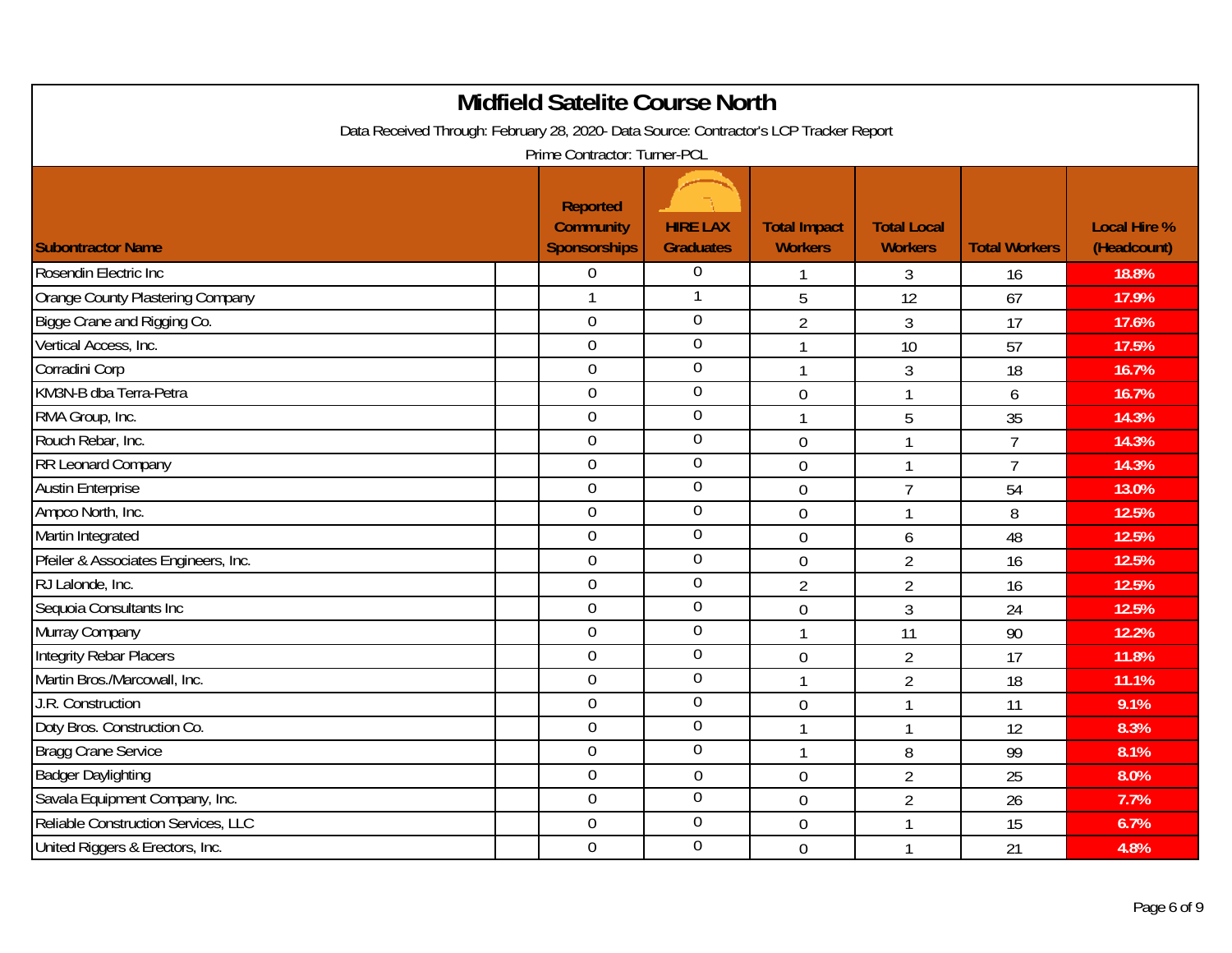| <b>Midfield Satelite Course North</b><br>Data Received Through: February 28, 2020- Data Source: Contractor's LCP Tracker Report |                                                            |                                     |                                       |                                      |                      |                                    |  |  |
|---------------------------------------------------------------------------------------------------------------------------------|------------------------------------------------------------|-------------------------------------|---------------------------------------|--------------------------------------|----------------------|------------------------------------|--|--|
|                                                                                                                                 | Prime Contractor: Turner-PCL                               |                                     |                                       |                                      |                      |                                    |  |  |
| <b>Subontractor Name</b>                                                                                                        | <b>Reported</b><br><b>Community</b><br><b>Sponsorships</b> | <b>HIRE LAX</b><br><b>Graduates</b> | <b>Total Impact</b><br><b>Workers</b> | <b>Total Local</b><br><b>Workers</b> | <b>Total Workers</b> | <b>Local Hire %</b><br>(Headcount) |  |  |
| <b>Addison Equipment Rental</b>                                                                                                 | $\Omega$                                                   | $\boldsymbol{0}$                    | $\mathbf 0$                           | 0                                    | $\overline{2}$       | 0.0%                               |  |  |
| Antigo Construction, Inc.                                                                                                       | $\overline{0}$                                             | $\overline{0}$                      | $\overline{0}$                        | $\overline{0}$                       | $\overline{2}$       | 0.0%                               |  |  |
| ARS Construction Services, Inc. dba Concrete Cutting IntL.                                                                      | $\overline{0}$                                             | $\overline{0}$                      | $\mathbf 0$                           | $\overline{0}$                       | $\overline{2}$       | 0.0%                               |  |  |
| Ayala Boring, Inc.                                                                                                              | $\overline{0}$                                             | $\overline{0}$                      | $\mathbf 0$                           | $\mathbf 0$                          | 11                   | 0.0%                               |  |  |
| <b>B &amp; I Equipment Rental</b>                                                                                               | $\overline{0}$                                             | $\mathbf 0$                         | $\mathbf 0$                           | $\overline{0}$                       | $\mathbf{1}$         | 0.0%                               |  |  |
| <b>BHC Crane, LLC</b>                                                                                                           | $\overline{0}$                                             | $\overline{0}$                      | $\overline{0}$                        | $\overline{0}$                       | 18                   | 0.0%                               |  |  |
| Cascade Drilling, LP                                                                                                            | $\boldsymbol{0}$                                           | $\boldsymbol{0}$                    | $\mathbf 0$                           | $\overline{0}$                       | 5                    | 0.0%                               |  |  |
| <b>CATTRAC Construction</b>                                                                                                     | $\overline{0}$                                             | $\boldsymbol{0}$                    | $\mathbf 0$                           | 0                                    | 1                    | 0.0%                               |  |  |
| Cell Crete Corporation Inc                                                                                                      | $\overline{0}$                                             | $\boldsymbol{0}$                    | $\overline{0}$                        | $\overline{0}$                       | 8                    | 0.0%                               |  |  |
| Century Sweeping, Inc.                                                                                                          | $\overline{0}$                                             | $\overline{0}$                      | $\mathbf 0$                           | $\overline{0}$                       | $\mathfrak{Z}$       | 0.0%                               |  |  |
| Cindy Trump Inc., dba Lindy's Cold Planing                                                                                      | $\overline{0}$                                             | $\boldsymbol{0}$                    | $\overline{0}$                        | $\overline{0}$                       | $\overline{2}$       | 0.0%                               |  |  |
| Connor Concrete Cutting and Coring                                                                                              | $\overline{0}$                                             | $\overline{0}$                      | $\overline{0}$                        | $\overline{0}$                       | 12                   | 0.0%                               |  |  |
| Crane Rental Service, Inc.                                                                                                      | $\overline{0}$                                             | $\boldsymbol{0}$                    | $\mathbf 0$                           | $\overline{0}$                       | 42                   | 0.0%                               |  |  |
| D7 Consulting Inc.                                                                                                              | $\overline{0}$                                             | $\mathbf 0$                         | $\mathbf 0$                           | 0                                    | 6                    | 0.0%                               |  |  |
| Dean's Certified Welding, Inc.                                                                                                  | $\overline{0}$                                             | $\boldsymbol{0}$                    | $\mathbf 0$                           | $\boldsymbol{0}$                     | 19                   | 0.0%                               |  |  |
| <b>DSM Construction Inc.</b>                                                                                                    | $\overline{0}$                                             | $\mathbf 0$                         | $\overline{0}$                        | $\overline{0}$                       | $\overline{2}$       | 0.0%                               |  |  |
| <b>ECCO Equipment Corporation</b>                                                                                               | $\overline{0}$                                             | $\mathbf 0$                         | $\mathbf 0$                           | $\mathbf 0$                          | 1                    | 0.0%                               |  |  |
| <b>Electro Construction Corp</b>                                                                                                | $\overline{0}$                                             | $\mathbf 0$                         | $\mathbf 0$                           | $\mathbf 0$                          | 5                    | 0.0%                               |  |  |
| <b>Exsell Sales Associates Inc</b>                                                                                              | $\overline{0}$                                             | $\boldsymbol{0}$                    | $\overline{0}$                        | $\mathbf 0$                          | 4                    | 0.0%                               |  |  |
| FasTrack Rentals, Inc.                                                                                                          | $\mathbf 0$                                                | $\boldsymbol{0}$                    | $\mathbf 0$                           | $\overline{0}$                       | $\overline{2}$       | 0.0%                               |  |  |
| Fine Grade Equipment, Inc.                                                                                                      | $\overline{0}$                                             | $\mathbf 0$                         | $\overline{0}$                        | 0                                    | 11                   | 0.0%                               |  |  |
| G and S Mechanical USA, Inc.                                                                                                    | $\mathbf 0$                                                | $\boldsymbol{0}$                    | $\mathbf 0$                           | 0                                    | 5                    | 0.0%                               |  |  |
| G&F Concrete Cutting, Inc.                                                                                                      | $\overline{0}$                                             | $\mathbf 0$                         | $\mathbf 0$                           | $\overline{0}$                       | $\mathbf{1}$         | 0.0%                               |  |  |
| Golden State Boring & Pipe Jacking, Inc.                                                                                        | $\mathbf 0$                                                | $\overline{0}$                      | $\overline{0}$                        | 0                                    | 4                    | 0.0%                               |  |  |
| Griffin Contract Dewatering, LLC                                                                                                | $\overline{0}$                                             | $\overline{0}$                      | $\overline{0}$                        | $\overline{0}$                       | 5                    | 0.0%                               |  |  |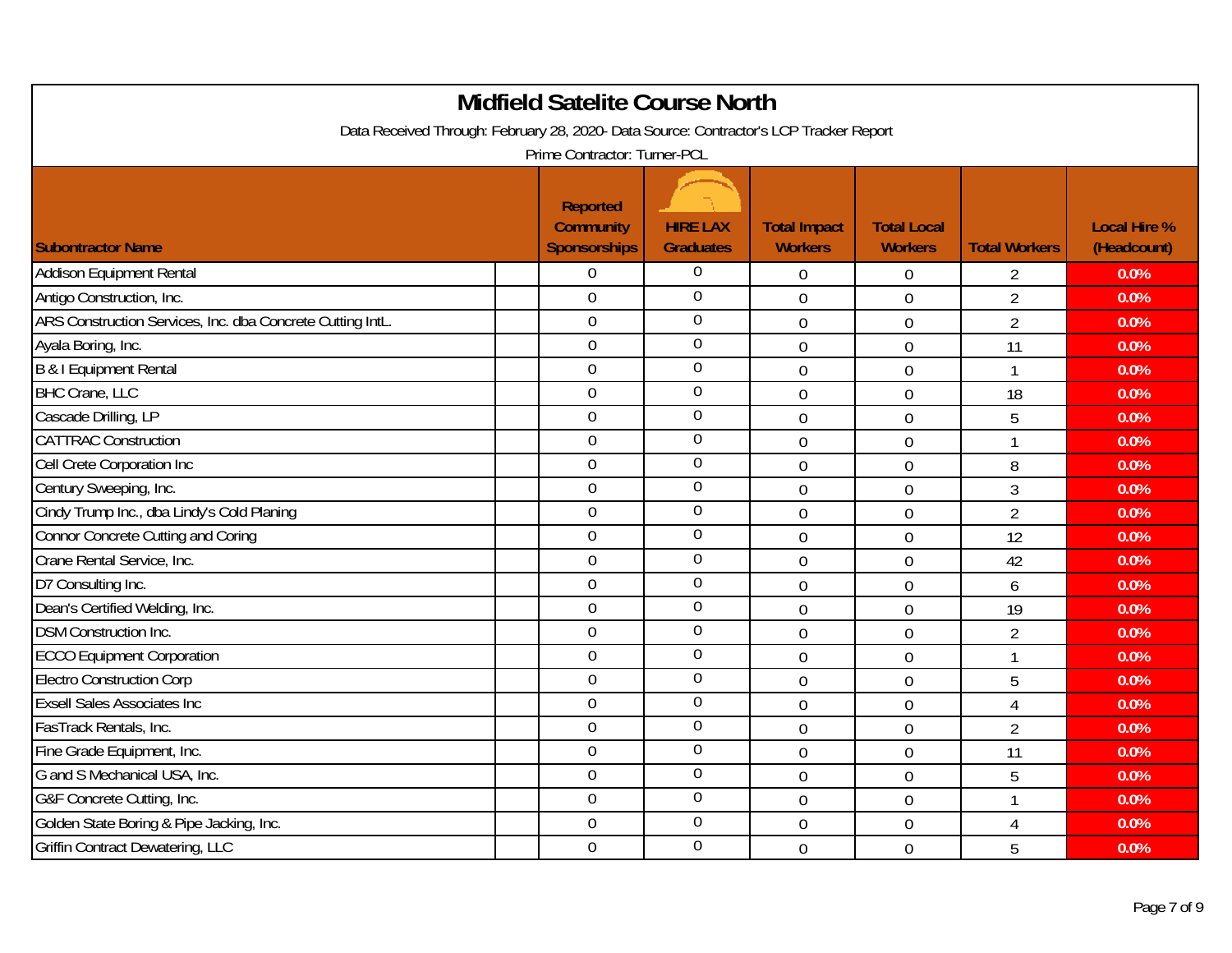|                                                                                        | <b>Midfield Satelite Course North</b>                      |                                     |                                       |                                      |                      |                                    |
|----------------------------------------------------------------------------------------|------------------------------------------------------------|-------------------------------------|---------------------------------------|--------------------------------------|----------------------|------------------------------------|
| Data Received Through: February 28, 2020- Data Source: Contractor's LCP Tracker Report |                                                            |                                     |                                       |                                      |                      |                                    |
|                                                                                        | Prime Contractor: Turner-PCL                               |                                     |                                       |                                      |                      |                                    |
| <b>Subontractor Name</b>                                                               | <b>Reported</b><br><b>Community</b><br><b>Sponsorships</b> | <b>HIRE LAX</b><br><b>Graduates</b> | <b>Total Impact</b><br><b>Workers</b> | <b>Total Local</b><br><b>Workers</b> | <b>Total Workers</b> | <b>Local Hire %</b><br>(Headcount) |
| <b>HMT</b> Electric Inc                                                                | $\overline{0}$                                             | $\mathbf 0$                         | $\boldsymbol{0}$                      | 0                                    | $\overline{2}$       | 0.0%                               |
| <b>Hydraulic Crane LLC</b>                                                             | $\overline{0}$                                             | $\overline{0}$                      | $\overline{0}$                        | $\overline{0}$                       | 6                    | 0.0%                               |
| <b>JLM Installation</b>                                                                | $\overline{0}$                                             | $\overline{0}$                      | $\mathbf 0$                           | $\boldsymbol{0}$                     |                      | 0.0%                               |
| Karcher Firestopping, Inc.                                                             | $\overline{0}$                                             | $\overline{0}$                      | $\mathbf 0$                           | $\mathbf 0$                          |                      | 0.0%                               |
| Koppl Pipeline Services, Inc.                                                          | $\overline{0}$                                             | $\boldsymbol{0}$                    | $\overline{0}$                        | $\mathbf 0$                          | 4                    | 0.0%                               |
| L2 Specialties, Inc                                                                    | $\overline{0}$                                             | $\overline{0}$                      | $\mathbf 0$                           | $\mathbf 0$                          | $\overline{2}$       | 0.0%                               |
| Matt Chlor, Inc.                                                                       | $\mathbf 0$                                                | $\boldsymbol{0}$                    | $\mathbf 0$                           | $\boldsymbol{0}$                     | $\overline{3}$       | 0.0%                               |
| <b>Maxim Crane Works</b>                                                               | $\overline{0}$                                             | $\boldsymbol{0}$                    | $\mathbf 0$                           | $\mathbf 0$                          | 28                   | 0.0%                               |
| MB Professional Service, Inc.                                                          | $\overline{0}$                                             | $\mathbf 0$                         | $\overline{0}$                        | $\overline{0}$                       | 8                    | 0.0%                               |
| Mitsubishi Electric US, Inc.                                                           | $\overline{0}$                                             | $\overline{0}$                      | $\mathbf 0$                           | $\overline{0}$                       | 4                    | 0.0%                               |
| Mr. Crane, Inc.                                                                        | $\overline{0}$                                             | $\mathbf 0$                         | $\overline{0}$                        | $\overline{0}$                       | 27                   | 0.0%                               |
| Newman Backhoe Service, Inc.                                                           | $\overline{0}$                                             | $\mathbf 0$                         | $\mathbf 0$                           | $\boldsymbol{0}$                     | $\overline{7}$       | 0.0%                               |
| <b>NMN Consruction</b>                                                                 | $\overline{0}$                                             | $\overline{0}$                      | $\mathbf 0$                           | $\mathbf 0$                          |                      | 0.0%                               |
| Pavement Recycling Systems                                                             | $\overline{0}$                                             | $\mathbf 0$                         | $\mathbf 0$                           | $\boldsymbol{0}$                     | 8                    | 0.0%                               |
| PCI                                                                                    | 17                                                         | 10                                  | $\mathbf 0$                           | $\boldsymbol{0}$                     | 5                    | 0.0%                               |
| PSC Industrial Outsourcing LP                                                          | $\mathbf 0$                                                | $\overline{0}$                      | $\overline{0}$                        | $\mathbf 0$                          | $\overline{7}$       | 0.0%                               |
| Socal Pacific Construction Corp. dba National Coating & Lining Co.                     | $\overline{0}$                                             | $\mathbf 0$                         | $\mathbf 0$                           | $\mathbf 0$                          | 11                   | 0.0%                               |
| <b>SteelPro Specialties</b>                                                            | $\overline{0}$                                             | $\boldsymbol{0}$                    | $\overline{0}$                        | $\boldsymbol{0}$                     | $\overline{2}$       | 0.0%                               |
| Straight Up Surveying, Inc.                                                            | $\overline{0}$                                             | $\mathbf 0$                         | $\mathbf 0$                           | $\mathbf 0$                          | $\overline{2}$       | 0.0%                               |
| The Door Crew, Inc.                                                                    | $\overline{0}$                                             | $\mathbf 0$                         | $\overline{0}$                        | $\overline{0}$                       | 5                    | 0.0%                               |
| Trademark Hoist Inc                                                                    | $\mathbf 0$                                                | $\boldsymbol{0}$                    | $\mathbf 0$                           | $\mathbf 0$                          | $\mathfrak{Z}$       | 0.0%                               |
| Ultra Welding, Inc.                                                                    | $\boldsymbol{0}$                                           | $\overline{0}$                      | $\overline{0}$                        | $\boldsymbol{0}$                     | 6                    | 0.0%                               |
| Veterans Engineering Services Inc                                                      | $\overline{0}$                                             | $\boldsymbol{0}$                    | $\mathbf 0$                           | $\boldsymbol{0}$                     | 3                    | 0.0%                               |
| Warren Collins & Associates, dba Collins Company                                       | $\overline{0}$                                             | $\overline{0}$                      | $\mathbf 0$                           | $\boldsymbol{0}$                     | 4                    | 0.0%                               |
| <b>WMB &amp; Associates</b>                                                            | $\mathbf 0$                                                | $\overline{0}$                      | $\mathbf 0$                           | $\boldsymbol{0}$                     | $\mathfrak{Z}$       | 0.0%                               |